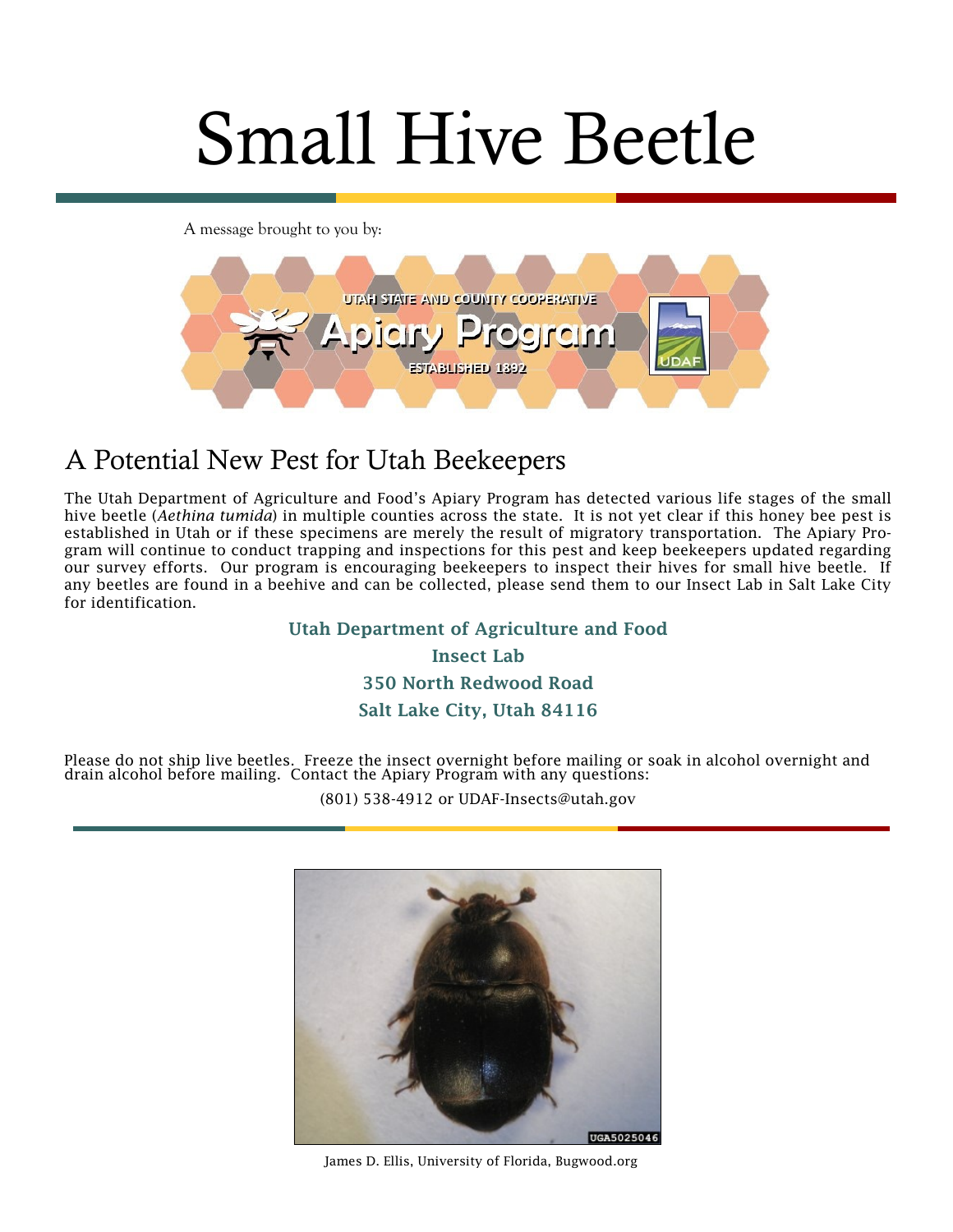# **What is Small Hive Beetle?**

Small hive beetle (SHB) is native to South Africa, it was discovered in the USA in 1996. they are considered secondary pests in most situations, but can become a serious problem in the right conditions. They thrive in warm, humid climates. This likely will limit their success in Utah, but occasionally conditions are suitable here. Proper management and sanitation practices can help prevent problems with Small Hive Beetle in Utah.



[Jeffrey W. Lotz, Florida Department of Agriculture and](https://www.forestryimages.org/browse/detail.cfm?imgnum=1265060#collapseseven)  [Consumer Services, Bugwood.org](https://www.forestryimages.org/browse/detail.cfm?imgnum=1265060#collapseseven)

# **How Did it Get Here?**

SHB has been in the USA since 1996, and it moves easily when beehives are transported, so any number of them could come off trucks or equipment from other parts of the country.



Jessica Louque, Smithers Viscient, Bugwood.org

### **What Does the SHB and its' Damage Look Like?**

Adult SHB are about 0.5 cm long, black, with clubbed antennae. They are lighter brown when they emerge and darken as they age. They have a 4-6 month lifespan and can fly several miles, spreading and surviving without a beehive. They can eat some rotting fruits, but they strongly prefer to eat bee eggs and brood. If they cannot access bee brood they will feed on honey and pollen. When they find a good food source, they can lay thousands of eggs quickly which produces an explosion of maggot-like larvae. These larvae then feed on wax, honey and pollen; producing a dry dust when feeding on pollen, or a smelly, runny "slime" with a honey diet. If the larvae are too numerous and make it difficult for bees to clean up, they can wreck the hive quickly and the bees may abscond.



James D. Ellis, University of Florida, Bugwood.org

## **Is SHB in My Hives?**

Adult beetles and larvae are inclined to hide from bees, so they are often found in the periphery of the hive; on the bottom board, above the inner cover, and on the wall combs. Often you will see them immediately upon opening a hive, as they fly away or run and hide. Bees are good at chasing the beetles way, so a beekeeper's main line of defense is to make sure the space available to the bees is appropriate for them. Without adequate coverage (due to excess space or too few bees) beetles will reproduce in the periphery of the hive unchecked, and the bees will not be able to stop the exploding mass of maggots. For this reason, beetles prefer deadouts, weakened or stressed hives, honey suppers which have been pulled off hives, waste comb or slumgum. Adult beetles lay eggs in the comb, larvae hatch and feed in the hive, and then crawl out to pupate in the soil. From egg to adult can take 4 to 5 weeks, depending on conditions.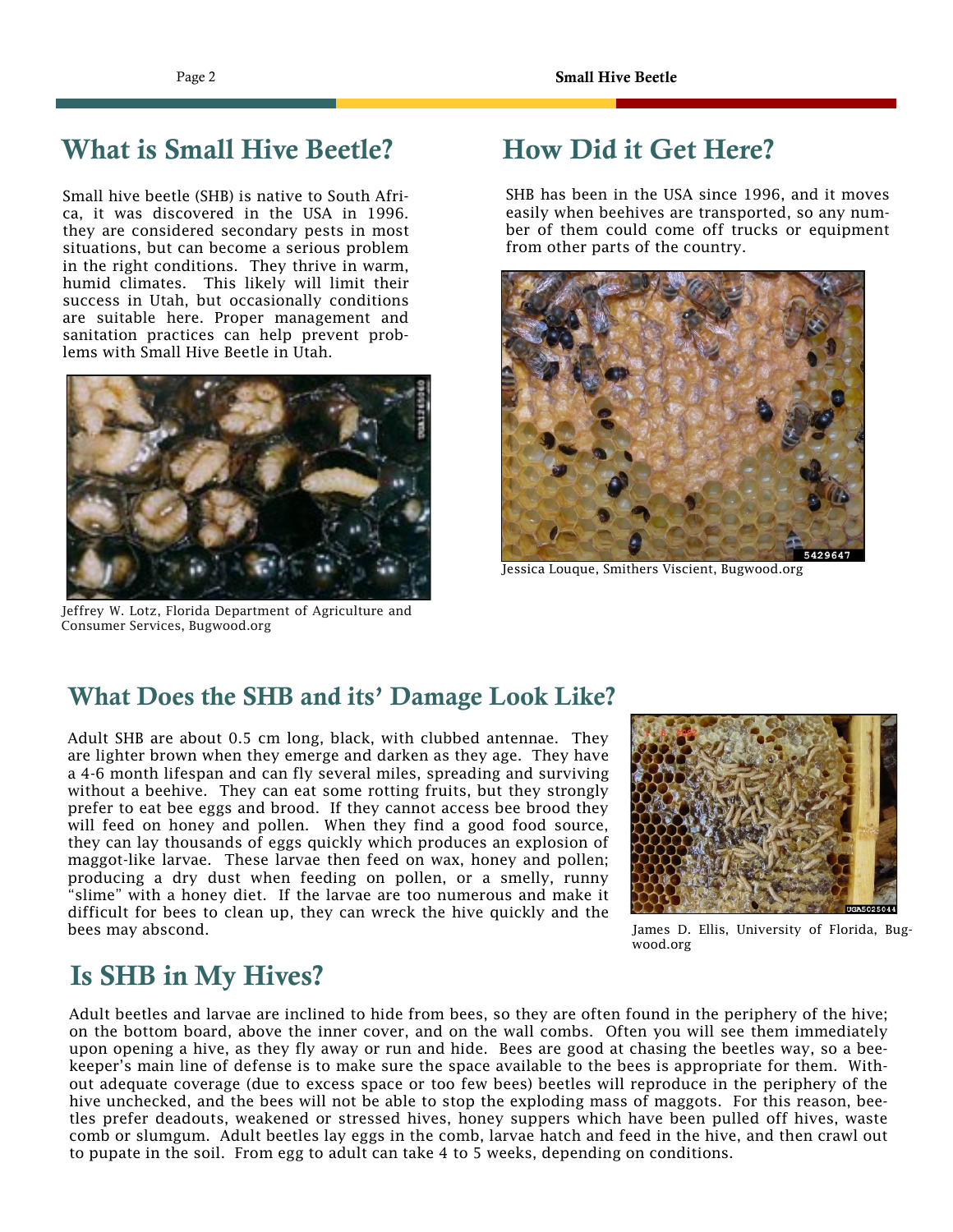# **How Can I Tell the Difference Between Small Hive Beetle Larvae and Wax Moth Larvae?**

Small hive beetle larvae often congregate in corners, possibly to retain heat. This clustering distinguishes beetle larvae from wax moth larvae that are found scattered throughout weak colonies. Other distinguishing characteristics include size. Beetle larvae measure about 1 cm when fully grown. Mature wax moth larvae can grow to double this size. Also, beetle larvae have three pairs of jointed, "true" legs located behind the head. Wax moth larvae have many small, fleshy, uniform legs along the length of the body. And the bodies of beetle larvae have tough exteriors while those of wax moth larvae are soft and can be easily squished. Lastly, wax moth larvae leave behind webbing; SHB larvae do not.

# Small Hive Beetle Larvae

[Jeffrey W. Lotz, Florida Department of Agriculture](https://www.forestryimages.org/browse/detail.cfm?imgnum=1265060#collapseseven)  [and Consumer Services, Bugwood.org](https://www.forestryimages.org/browse/detail.cfm?imgnum=1265060#collapseseven)



Jeffrey W. Lotz, Florida Department of Agriculture and Consumer Services, Bugwood.org

Wax Moth Larvae



[Susan Ellis, USDA APHIS PPQ, Bugwood.org](https://www.forestryimages.org/browse/detail.cfm?imgnum=5408636#collapseseven)